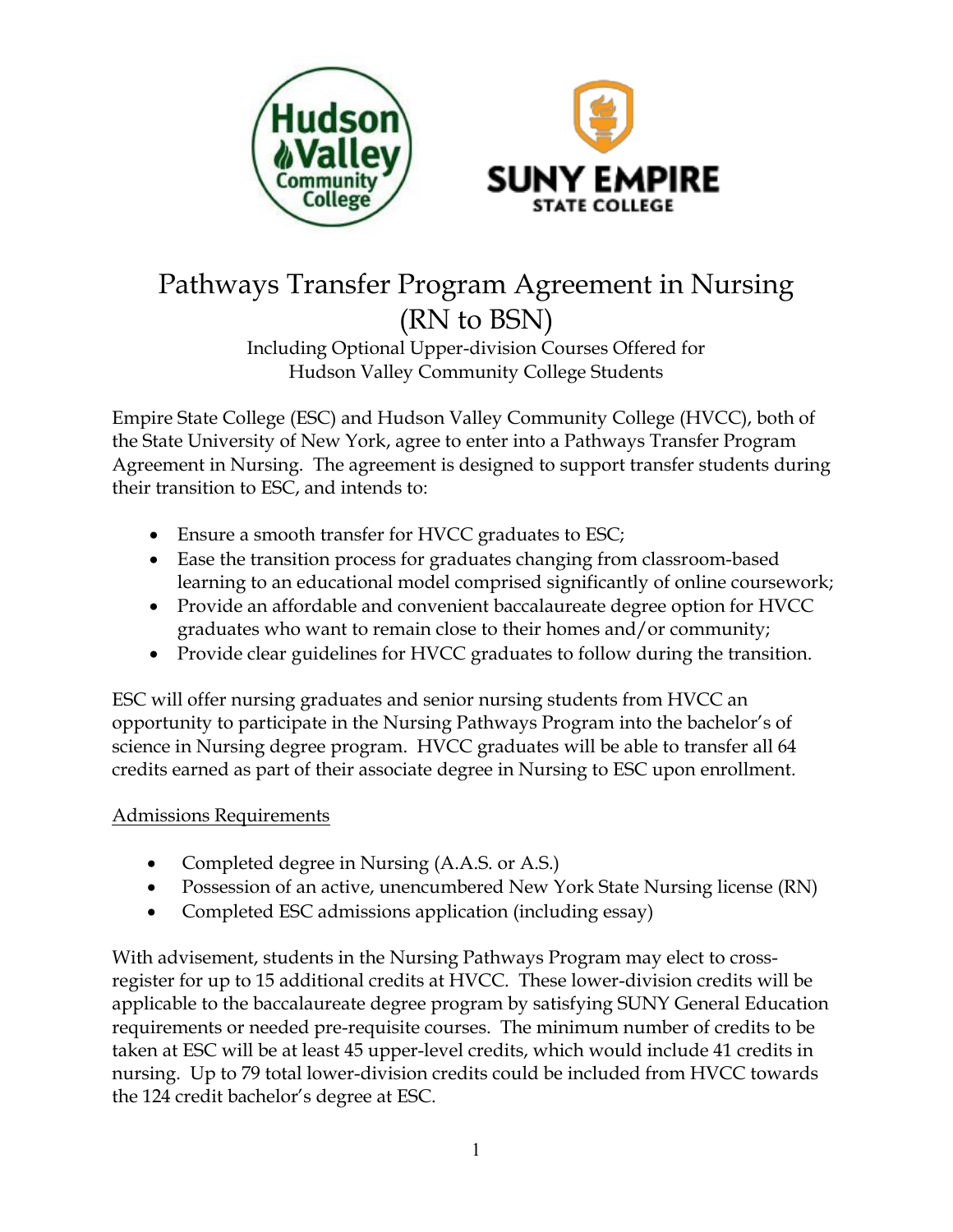# Benefits for Hudson Valley Community College Transfer Students

Empire State College will provide the following benefits for participating HVCC students:

- \$50 orientation fee waiver
- Provision of a one-time \$100 transfer scholarship once matriculated at ESC
- Guaranteed admission for applicants who meet the admissions criteria

To be eligible, HVCC transfer students must have completed an associate degree within the last 3 years, or be in (or entering) their final semester of completing an associate degree.1

A unique code for interested students to use during the admissions application process will be created by ESC and provided to appropriate staff members in the Nursing program and the transfer counseling office at HVCC.

## Benefits for Active Military, Veterans, and Spouses

Empire State College has a long-standing commitment of supporting active military, veterans and family members, and enthusiastically pledges to maintain its commitment to provide the following benefits and services to military-aligned students:

- Pre-enrollment advising and an Evaluated Education Plan (EEP) with a review of anticipated transfer credits prior to enrollment
- Waive all mandatory fees for military members (active-duty, guard, reserve and veterans) along with their spouses. Waived fees include: orientation fee, college fee, student activity fee, technology fee, health and wellness fee, portfolio (assessment) fee, and program amendment fee.
- Individualized Prior Learning Assessment (iPLA) fees are waived for military members (spouses not included at this time but grants may be available; check with OVME)
- Support military-aligned students through VA and TA funding processes
- Access to the Office of Veteran and Military Education (OVME) and its dedicated resources to support student success all the way through to degree completion.

# Guidelines of the Agreement

As part of the agreement, Empire State College will provide the following: (1) individual educational planning and mentoring for all transferring Nursing students,

 $\overline{a}$ <sup>1</sup> Note that this applies only to the completion date of the associate degree, and not when all of the courses within the degree were completed. Please refer to "Appendix B", item #4.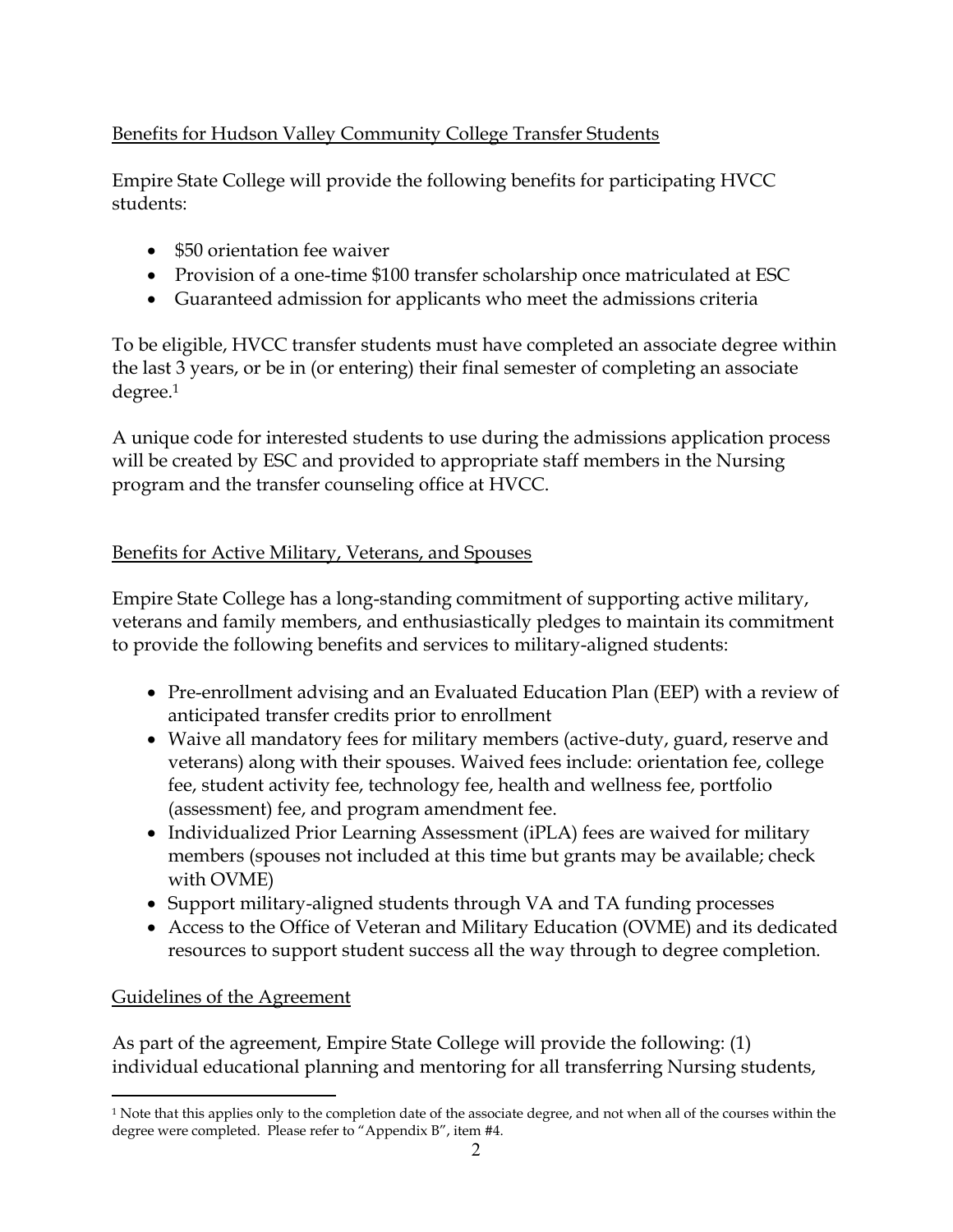(2) outreach to faculty and transfer office staff at HVCC to provide program information, and (3) offer information sessions for students at HVCC, at Empire State College locations, and online.

HVCC agrees to provide: (1) access for partnership students to campus facilities and resources (i.e. Library, academic support, computer labs), (2) promotion of the program on campus to current students and faculty advisors, as well as alumni, and licensed RNs in the community and (3) to include this transfer agreement in any college publications where such agreements are listed (i.e. college catalog, website, transfer office brochures).

Nursing students may enroll at Empire State College on a full or part-time basis.

## Upper-division Nursing Courses Offered for HVCC Students

Empire State College may offer up to two upper-division courses for students at HVCC. This option is designed to serve two different groups of students: (1) current HVCC students who are in the final term of their pre-licensure program, or recent graduates who have yet to become licensed RNs, and (2) graduates of associate degree nursing programs who are licensed RNs and want to begin working towards a bachelor's of science in nursing degree.

• Pre-licensed Nursing Students -

HVCC students who have not yet earned their RN license may take these upperdivision courses as non-matriculated (non-degree) students with ESC. Interested students should go through the non-degree application process found at www.esc.edu/nursing.

• Licensed Registered Nurses (RN)

Licensed associate degree nurses may enroll directly into ESC as a full or parttime student. For more information or to apply, please go to www.esc.edu/nursing.

Please note that non-matriculated students are not eligible for financial aid. Students who are accepted to Empire State College as a degree-seeking, matriculated student will be eligible for financial aid.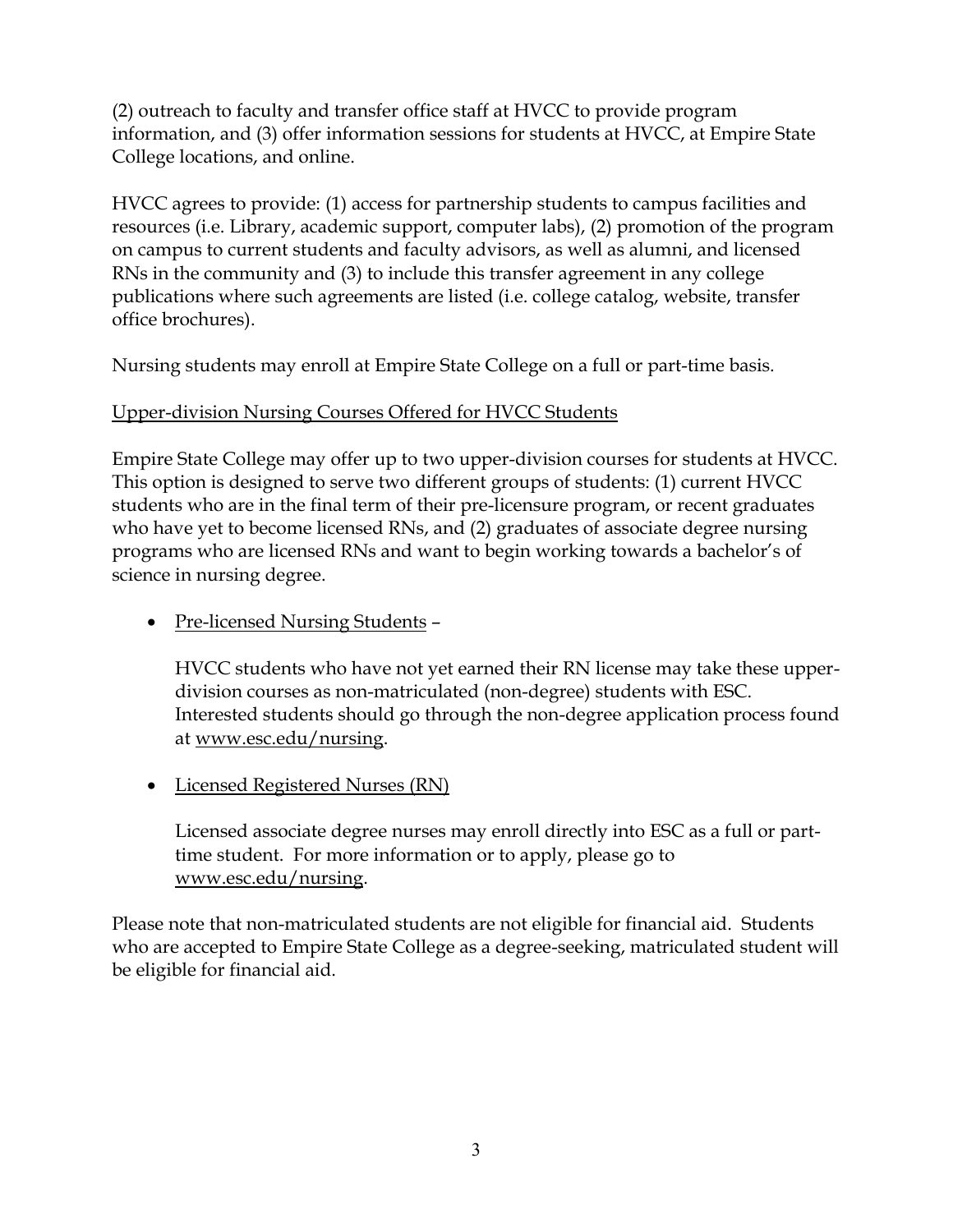Students who wish to apply or have application or registration questions should contact:

Hudson Valley Community College Empire State College Career & Transfer Center Nursing.Program@esc.edu Siek Campus Center, Suite 290 Gayle Healy Director (518) 629-7326 g.healy@hvcc.edu

This Agreement becomes effective when all signatures are affixed, as of the date of last signature, and remains in effect until one or both institutions deem it necessary to terminate the Agreement. The agreement may be amended by mutual agreement and will be formalized via revision of this agreement.

## [SIGNATURE PAGE FOLLOWS]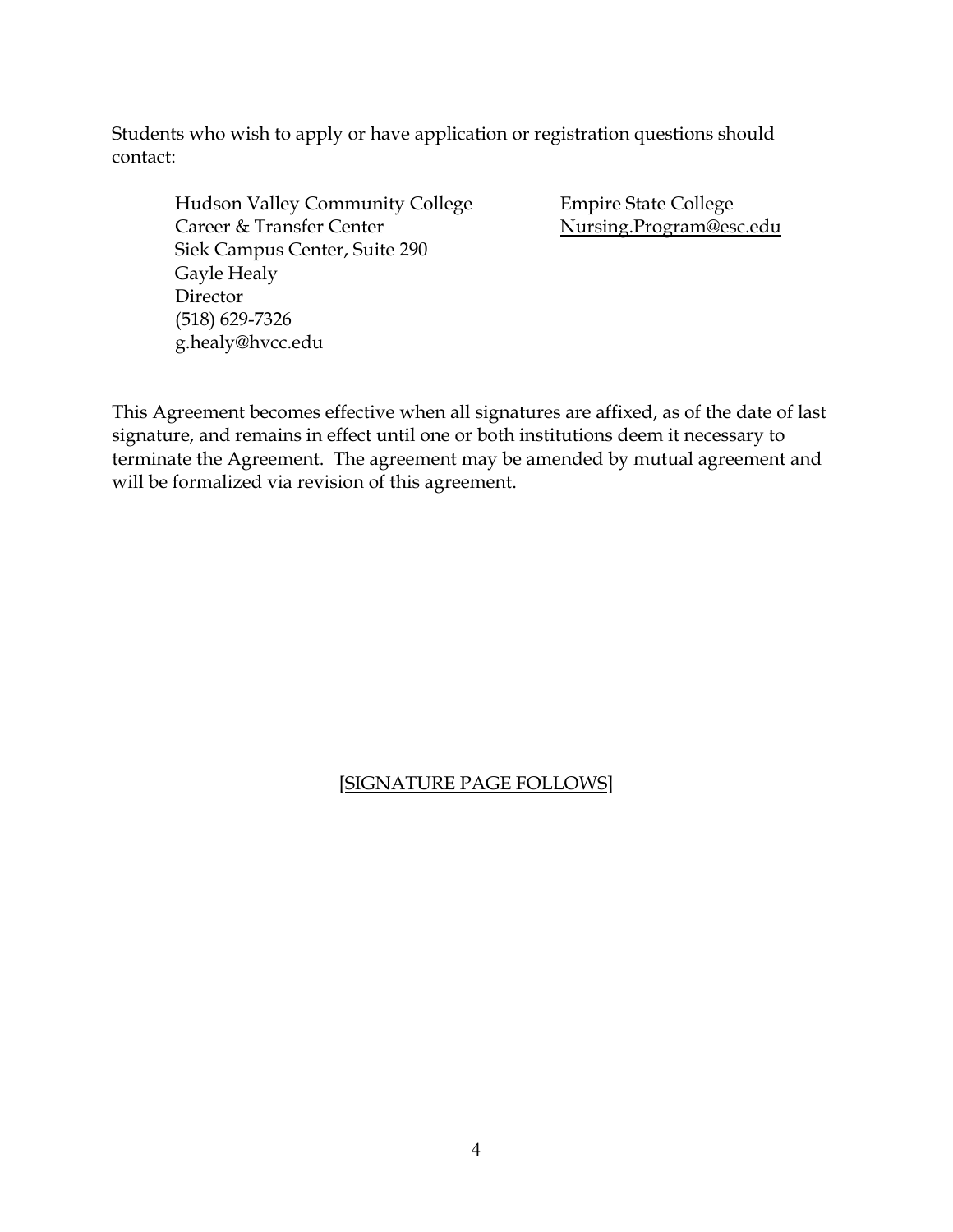Signatures to the Agreement

**EMPIRE STATE COLLEGE**

 $\frac{1}{2}$  ,  $\frac{1}{2}$  ,  $\frac{1}{2}$  ,  $\frac{1}{2}$  ,  $\frac{1}{2}$  ,  $\frac{1}{2}$  ,  $\frac{1}{2}$  ,  $\frac{1}{2}$  ,  $\frac{1}{2}$  ,  $\frac{1}{2}$  ,  $\frac{1}{2}$  ,  $\frac{1}{2}$  ,  $\frac{1}{2}$  ,  $\frac{1}{2}$  ,  $\frac{1}{2}$  ,  $\frac{1}{2}$  ,  $\frac{1}{2}$  ,  $\frac{1}{2}$  ,  $\frac{1$ 

Jim Malatras Date President

 $\frac{1}{\sqrt{1-\frac{1}{2}-\frac{1}{2}-\frac{1}{2}-\frac{1}{2}-\frac{1}{2}-\frac{1}{2}-\frac{1}{2}-\frac{1}{2}-\frac{1}{2}-\frac{1}{2}-\frac{1}{2}-\frac{1}{2}-\frac{1}{2}-\frac{1}{2}-\frac{1}{2}-\frac{1}{2}-\frac{1}{2}-\frac{1}{2}-\frac{1}{2}-\frac{1}{2}-\frac{1}{2}-\frac{1}{2}-\frac{1}{2}-\frac{1}{2}-\frac{1}{2}-\frac{1}{2}-\frac{1}{2}-\frac{1}{2}-\frac{1}{2}-\frac{1}{2}-\$ 

Meg Benke Date Provost and Executive Vice President for Academic Affairs

bettler  $\frac{0.5}{100002020}$ 

Bridget Nettleton Date Dean, School of Nursing and Allied Health

# **HUDSON VALLEY COMMUNITY COLLEGE**

 $\frac{1}{2}$  , and the set of the set of the set of the set of the set of the set of the set of the set of the set of the set of the set of the set of the set of the set of the set of the set of the set of the set of the set

Roger Ramsammy **Date** President

Judith DiLorenzo **May 1, 2020** 

Judith DiLorenzo Date Vice President for Academic Affairs Acting Dean of Health Sciences

**5/20/20**

5/6/2020

05/06/2020

May 1, 2020

\_\_\_\_\_\_\_\_\_\_\_\_\_\_\_\_\_\_\_\_\_\_\_\_\_\_\_\_\_\_\_\_\_\_\_\_\_\_\_\_\_\_\_\_\_\_\_\_\_ \_\_\_\_\_\_\_\_\_\_\_\_\_\_\_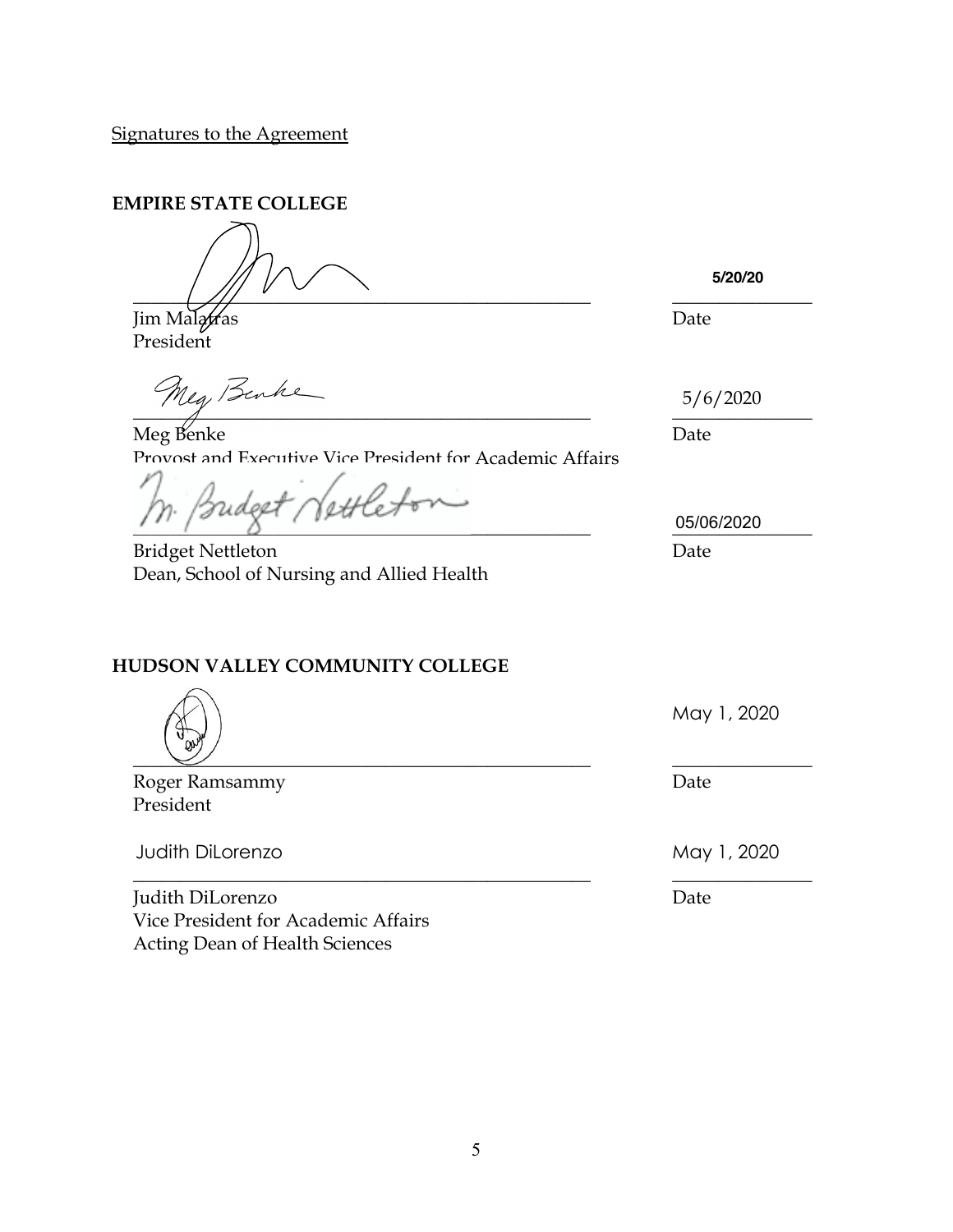## **Appendix A: Sample Degree Plan (RN to BSN)**

## **Hudson Valley Community College – A.A.S. Nursing**

| NURS 100 Foundations of Nursing I        | 1            | <b>ENGL 101 English Composition I</b>  | 3              |
|------------------------------------------|--------------|----------------------------------------|----------------|
| NURS 101 Nursing I                       | 4            | <b>ENGL 102 English Composition II</b> | 3              |
| NURS 102 Nursing II                      | 6            | <b>BIOL 205 Microbiology</b>           | 4              |
| NURS 105 Bridging Education and Practice | $\mathbf{1}$ | BIOL 270 Anatomy and Physiology I      | 4              |
| Simulation I                             |              |                                        |                |
| NURS 106 Bridging Education and Practice | 1            |                                        | $\overline{4}$ |
| Simulation II                            |              | BIOL 271 Anatomy and Physiology II     |                |
| NURS 201 Nursing III                     | 10           | PSYC 100 General Psychology            | 3              |
| NURS 202 Nursing IV                      | 9            | PSYC 205 Developmental Psychology      | 3              |
| NURS 205 Bridging Education and Practice | 1            |                                        | 3              |
| Simulation III                           |              | PSYC 210 Abnormal Psychology           |                |
| NURS 206 Bridging Education and Practice |              | General Education - Humanities         |                |
| Simulation IV                            | $\mathbf 1$  | elective                               | 3              |
|                                          |              |                                        |                |

| <b>ENGL 101 English Composition I</b>             |  |
|---------------------------------------------------|--|
| <b>ENGL 102 English Composition II</b>            |  |
| <b>BIOL 205 Microbiology</b>                      |  |
| BIOL 270 Anatomy and Physiology I                 |  |
| BIOL 271 Anatomy and Physiology II                |  |
| PSYC 100 General Psychology                       |  |
| PSYC 205 Developmental Psychology                 |  |
| PSYC 210 Abnormal Psychology                      |  |
| <b>General Education - Humanities</b><br>elective |  |

#### **Total Degree Credits 64**

**Potential additional lower-division credits at HVCC1 15**

#### **Total lower-division credits 79**

| Upper-division ESC course for HVCC: NURS 3010 Health Assessment |  |
|-----------------------------------------------------------------|--|
| Upper-division ESC course for HVCC: NURS 3015 Pharmacology      |  |

#### **SUNY Empire State College – B.S. Nursing**

| NURS 3005 Educational Planning:            | 4 | Liberal Arts elective | 4 |
|--------------------------------------------|---|-----------------------|---|
| <b>Transition to Baccalaureate Nursing</b> |   |                       |   |
| <b>NURS 3020 Nursing Informatics</b>       | 4 |                       |   |
| NURS 3025 Nursing Research                 | 4 |                       |   |
| NURS 4005 Health Care Delivery Systems     | 4 |                       |   |
| and Policy                                 |   |                       |   |
| NURS 4010 Professional Issues and          | 4 |                       |   |
| Leadership in Contemporary Nursing         |   |                       |   |
| NURS 4015 Community Nursing                | 4 |                       |   |
| Nursing elective                           | 4 |                       |   |
| NURS 4020 Baccalaureate Nursing            | 5 |                       |   |
| Capstone                                   |   |                       |   |

| Liberal Arts elective |  |
|-----------------------|--|
|-----------------------|--|

### **Total Empire State College Credit 45 Degree Program Total 124**

<sup>&</sup>lt;sup>1</sup> Any of these 15 credits not completed at Hudson Valley Community College will be completed at Empire State College. Students should seek advisement from an ESC advisor in advance of selecting which courses to take to ensure they will fit into the baccalaureate degree plan.